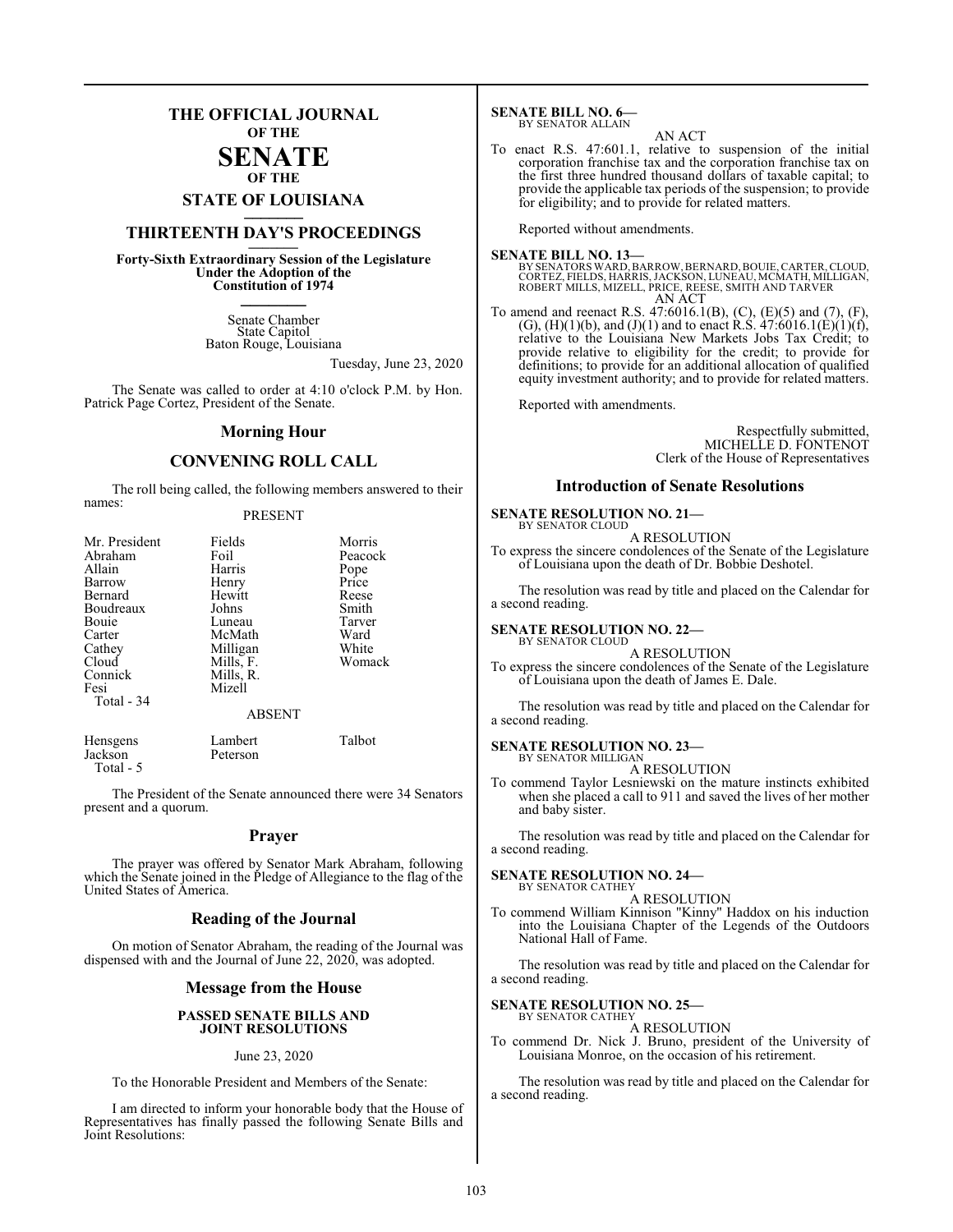#### **Introduction of Senate Concurrent Resolutions**

**SENATE CONCURRENT RESOLUTION NO. 24—**<br>BY SENATORS CATHEY AND MORRIS AND REPRESENTATIVE<br>DEVILLIER

A CONCURRENT RESOLUTION

To express the sincere condolences of the Legislature of Louisiana upon the death of Philip Andrew "Andy" Trahan Jr. and to posthumously commend him for his lung cancer advocacy and mentorship.

The concurrent resolution was read by title and placed on the Calendar for a second reading.

#### **Senate Resolutions on Second Reading**

#### **SENATE RESOLUTION NO. 19—** BY SENATOR BARROW

A RESOLUTION

To urge and request the Louisiana Department of Health to recommend and make publicly available standards and curricula on the subject of implicit bias in the delivery of health care for health professional education programs and health professional licensing boards.

The resolution was read by title and referred by the President to the Committee on Health and Welfare.

#### **SENATE RESOLUTION NO. 20—** BY SENATOR BARROW

A RESOLUTION

To establish a group to study and make recommendations regarding the feasibility of establishing an optimal funding mechanism for the Louisiana Public Defender Board.

. The resolution was read by title and referred by the President to the Committee on Judiciary B.

#### **Senate Concurrent Resolutions on Second Reading**

#### **SENATE CONCURRENT RESOLUTION NO. 23—** BY SENATOR FOIL

A CONCURRENT RESOLUTION

To declare April 2nd as World Autism Awareness Day in Louisiana, annually.

The concurrent resolution was read by title. Senator Foil moved to adopt the Senate Concurrent Resolution.

### **ROLL CALL**

The roll was called with the following result:

#### YEAS

| Mr. President | Fields    | Mizell  |
|---------------|-----------|---------|
| Abraham       | Foil      | Morris  |
| Allain        | Harris    | Peacock |
| Barrow        | Henry     | Pope    |
| Bernard       | Hewitt    | Price   |
| Boudreaux     | Jackson   | Reese   |
| Bouie         | Johns     | Smith   |
| Carter        | Luneau    | Tarver  |
| Cathey        | McMath    | Ward    |
| Cloud         | Milligan  | White   |
| Connick       | Mills, F. | Womack  |
| Fesi          | Mills, R. |         |
| Total - 35    |           |         |
|               | NAYS      |         |

Total - 0

## **Page 2 SENATE 13th DAY'S PROCEEDINGS**

ABSENT

Hensgens Peterson<br>Lambert Talbot Lambert Total - 4

The Chair declared the Senate adopted the Senate Concurrent Resolution and ordered it sent to the House.

#### **Message from the House**

#### **ASKING CONCURRENCE IN HOUSE BILLS AND JOINT RESOLUTIONS**

June 23, 2020

To the Honorable President and Members of the Senate:

I am directed to inform your honorable body that the House of Representatives has finally passed and asks your concurrence in the following House Bills and Joint Resolutions:

HB No. 59 HB No. 66

Respectfully submitted, MICHELLE D. FONTENOT Clerk of the House of Representatives

#### **House Bills and Joint Resolutions on First Reading**

#### **HOUSE BILL NO. 59—**

BY REPRESENTATIVE MINCEY

AN ACT To enact R.S. 17:439.1 and 3391, relative to limitations of liability; to provide for the limitation of liability during declared states of emergency or public health emergencies; to provide relative to the liability of public schools, public school districts, and charter school governing boards under certain circumstances; to provide for liability related to school sponsored events; to provide relative to the liability of public postsecondary education systems and institutions; to provide for an effective date; and to provide for related matters.

The bill was read by title and placed on the Calendar for a second reading.

#### **HOUSE BILL NO. 66—**

BY REPRESENTATIVE NELSON AN ACT

To amend and reenact the heading of Section 1 of Chapter 4 of Title XXIV of Book III of the Civil Code, the heading of Section 1-A of Chapter 4 of Title XXIV of Book III of the Civil Code, and Civil Code Article 3493.10, Code of Civil Procedure Articles 1732(1) and 1761(A), Code of Evidence Article 411, and R.S. 22:1454(A), to enact Civil Code Article 2323(D) and Section 1 of Chapter 4 of Title XXIV of Book III of the Civil Code, to be comprised of Civil Code Articles 3492 through 3493, Code of Civil Procedure Article 1733(D), R.S. 9:2800.27, and R.S. 22:1269(B)(3) and (4), and to repeal Civil Code Article 2323(D) and Section 1 of Chapter 4 of Title XXIV of Book III of the Civil Code, Code of Civil Procedure Article 1733(D), R.S. 9:2800.27, and R.S. 22:1269(B)(3) and (4), relative to civil actions; to provide for comparative fault and the recovery of damages; to extend the prescriptive period for delictual actions; to provide relative to jury trials; to provide relative to the jury trial threshold; to provide for a six-person jury by default; to allow a party to request a twelve-person jury; to provide relative to the right of direct action against an insurer; to provide relative to certain insurance rating standards and methods; to provide for the admissibility of evidence of liability insurance; to prohibit the jury from receiving evidence of the insurance contract in certain circumstances; to provide for recoverable medical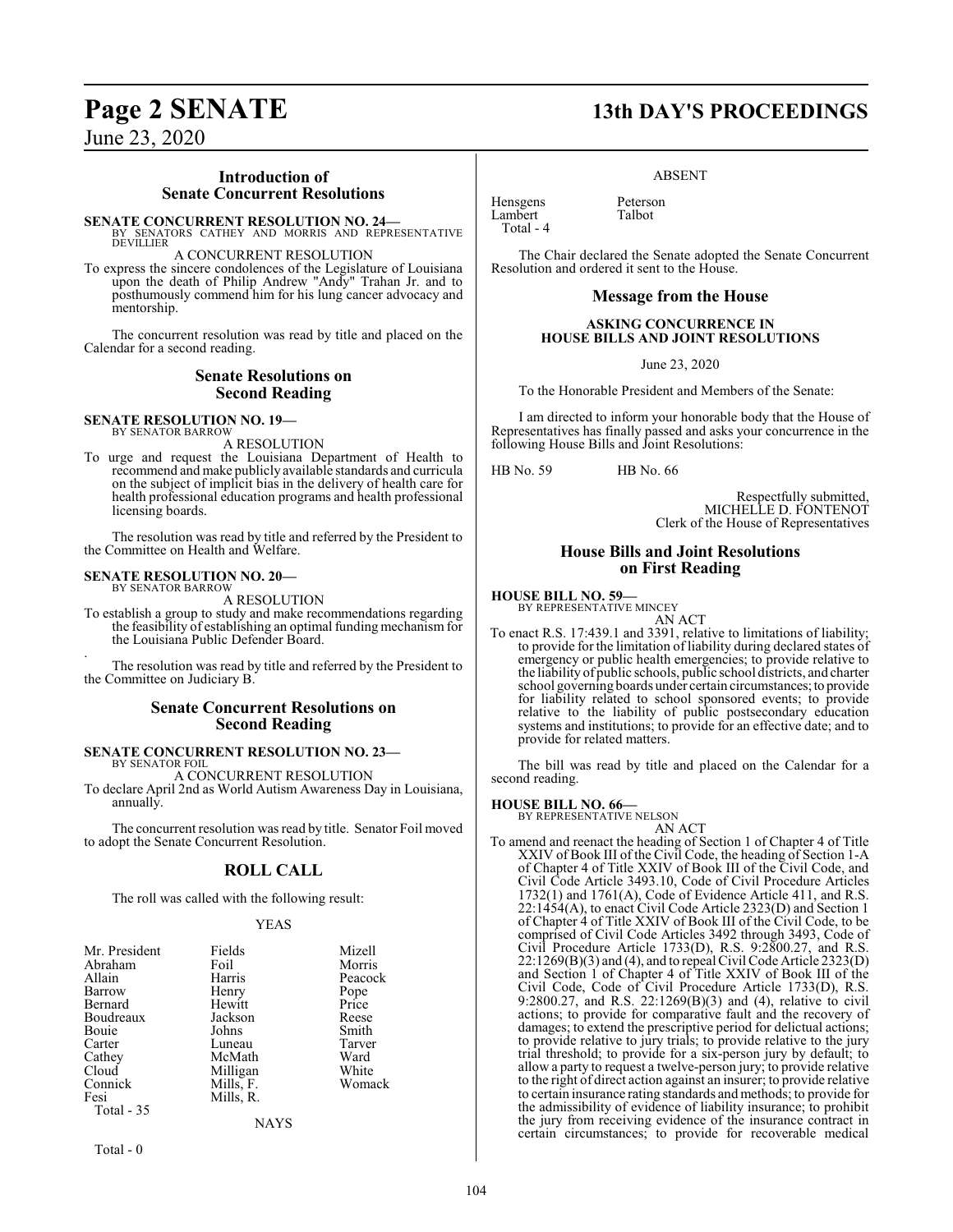# **13th DAY'S PROCEEDINGS Page 3 SENATE**

expenses; to provide for expenses paid by a collateral source; to provide for effectiveness; and to provide for related matters.

The bill was read by title and placed on the Calendar for a second reading.

#### **Message from the House**

#### **ASKING CONCURRENCE IN HOUSE CONCURRENT RESOLUTIONS**

#### June 23, 2020

To the Honorable President and Members of the Senate:

I am directed to inform your honorable body that the House of Representatives has finally passed and asks your concurrence in the following House Concurrent Resolutions:

HCR No. 18 HCR No. 19 HCR No. 20

Respectfully submitted, MICHELLE D. FONTENOT Clerk of the House of Representatives

#### **House Concurrent Resolutions on First Reading**

## **HOUSE CONCURRENT RESOLUTION NO. 18—** BY REPRESENTATIVE SEABAUGH

A CONCURRENT RESOLUTION

To suspend until sixty days after final adjournment of the 2021 Regular Session of the Legislature of Louisiana R.S. 32:295.1(E), relative to the exclusion of evidence of failure to wear a safety belt.

The resolution was read by title and placed on the Calendar for a second reading.

#### **HOUSE CONCURRENT RESOLUTION NO. 19—** BY REPRESENTATIVE SEABAUGH A CONCURRENT RESOLUTION

To suspend until sixty days after final adjournment of the 2021 Regular Session of the Legislature of Louisiana R.S. 22:333(E) and 1269(B), relative to the right of direct action against an insurer in certain circumstances.

The resolution was read by title and placed on the Calendar for a second reading.

## **HOUSE CONCURRENT RESOLUTION NO. 20—** BY REPRESENTATIVE SEABAUGH A CONCURRENT RESOLUTION

To suspend until sixty days after final adjournment of the 2021 Regular Session of the Legislature of Louisiana Code of Civil Procedure Article 1732(1), relative to the jury trial threshold for a petitioner's cause of action.

The resolution was read by title and placed on the Calendar for a second reading.

#### **Senate Resolutions on Second Reading Reported by Committees**

**SENATE RESOLUTION NO. 5—** BY SENATOR HENRY

A RESOLUTION

To amend and readopt Senate Rule No. 12.10(C) of the Rules of Order of the Senate and to adopt Senate Rule 12.10(D) of the Rules of Order of the Senate to require a roll call vote to adopt a resolution introduced on the last day of a legislative session.

# June 23, 2020

Reported favorably by the Committee on Senate and Governmental Affairs.

The resolution was read by title. Senator Henry moved to adopt the Senate Resolution.

#### **ROLL CALL**

The roll was called with the following result:

YEAS

| Mr. President<br>Abraham<br>Allain<br>Bernard<br>Cathey<br>Cloud<br>Connick<br>Fesi<br>Fields | Foil<br>Henry<br>Hewitt<br>Johns<br>Lambert<br>McMath<br>Milligan<br>Mills, F.<br>Mills, R. | Mizell<br>Morris<br>Peacock<br>Pope<br>Reese<br>Smith<br>Talbot<br>White<br>Womack |
|-----------------------------------------------------------------------------------------------|---------------------------------------------------------------------------------------------|------------------------------------------------------------------------------------|
| Total - 27                                                                                    | <b>NAYS</b>                                                                                 |                                                                                    |
| Barrow<br>Boudreaux<br>Bouie<br>Total - 9                                                     | Carter<br>Harris<br>Jackson                                                                 | Luneau<br>Price<br>Tarver                                                          |
|                                                                                               | <b>ABSENT</b>                                                                               |                                                                                    |
| Hensgens                                                                                      | Peterson                                                                                    | Ward                                                                               |

The Chair declared the Senate had adopted the Senate Resolution.

#### **Senate Bills and Joint Resolutions on Third Reading and Final Passage**

#### **SENATE BILL NO. 24—** BY SENATOR HARRIS

Total - 3

AN ACT To amend and reenact R.S.  $47:6020(D)(2)(a)$  and (G) and to enact R.S. 47:6020(H), relative to the Angel Investor Tax Credit; to authorize an enhanced tax credit for certain eligible investments; to provide for certain limitations and eligibility requirements; to extend the termination date of the program; to provide for an effective date; and to provide for related matters.

The bill was read by title. Senator Harris moved the final passage of the bill.

### **ROLL CALL**

The roll was called with the following result:

Mills, F.

#### YEAS

Mr. President Fields Mills, R.<br>Abraham Foil Mizell Abraham Foil<br>Allain Harris Barrow Henry Pope<br>Bernard Hewitt Price Bernard Hewitt Price Boudreaux Jackson Reese Bouie Johns Smith Carter Lambert Talbot<br>Cathey Luneau Tarver Cathey Luneau Tarve<br>Cloud McMath Ward Cloud McMath Ward<br>Connick Milligan White Connick Milligan White<br>
Fesi Mills, F. Womack Total - 36

Harris Peacock<br>
Henry Pope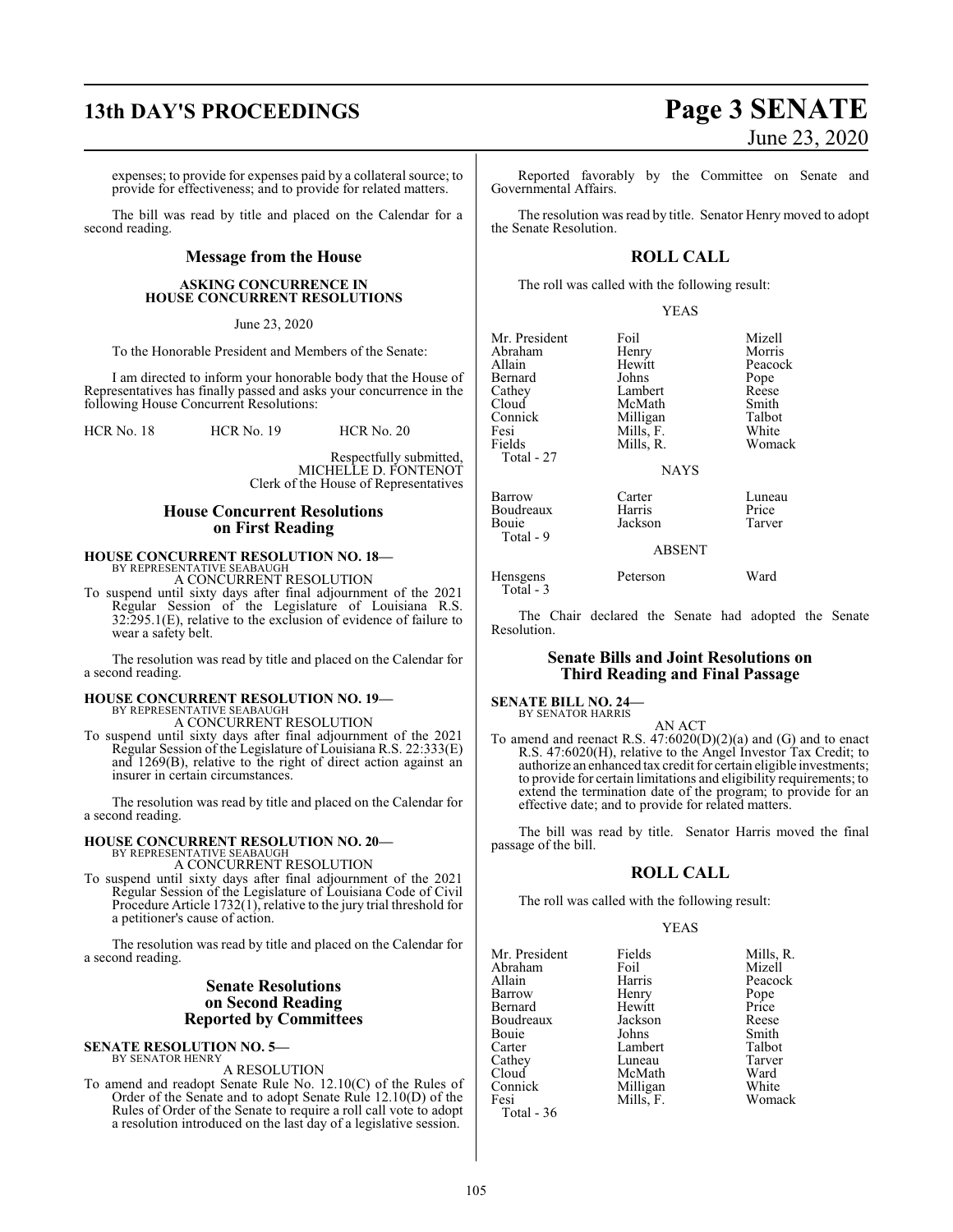NAYS

Morris Total - 1

#### ABSENT

Hensgens Peterson Total - 2

The Chair declared the bill was passed and ordered it sent to the House. Senator Harris moved to reconsider the vote by which the bill was passed and laid the motion on the table.

#### **SENATE BILL NO. 27—**

BY SENATORS WHITE AND MCMATH AN ACT

To amend and reenact Part II of Chapter 2 of Title 24 of the Louisiana Revised Statutes of 1950, comprised of R.S. 24:101 through 109, relative to state government; to create the Streamlining Government Commission; to provide for the membership, powers, duties, and functions of the commission; to provide for recommendations of the commission; to provide procedures and deadlines for reporting; and to provide for related matters.

The bill was read by title. Senator McMath moved the final passage of the bill.

#### **ROLL CALL**

The roll was called with the following result:

#### YEAS

| Mr. President         | Foil        | Morris  |
|-----------------------|-------------|---------|
| Abraham               | Harris      | Peacock |
| Allain                | Henry       | Pope    |
| Barrow                | Hewitt      | Price   |
| Bernard               | Jackson     | Reese   |
| Boudreaux             | Johns       | Smith   |
| Bouie                 | Lambert     | Talbot  |
| Carter                | Luneau      | Tarver  |
| Cathey                | McMath      | Ward    |
| Cloud                 | Milligan    | White   |
| Connick               | Mills, F.   | Womack  |
| Fesi                  | Mills, R.   |         |
| Fields                | Mizell      |         |
| Total - 37            |             |         |
|                       | <b>NAYS</b> |         |
|                       |             |         |
|                       |             |         |
| Total - 0             |             |         |
|                       | ABSENT      |         |
|                       | Peterson    |         |
| Hensgens<br>Total - 2 |             |         |
|                       |             |         |

The Chair declared the bill was passed and ordered it sent to the House. Senator McMath moved to reconsider the vote by which the bill was passed and laid the motion on the table.

#### **House Concurrent Resolutions on Second Reading Reported by Committees**

#### **HOUSE CONCURRENT RESOLUTION NO. 5—** BY REPRESENTATIVE FREEMAN A CONCURRENT RESOLUTION

To urge and request the House Committee on House and Governmental Affairs and the Senate Committee on Senate and Governmental Affairs to meet and function as a joint committee to study the provisions of law relative to continuity of government in periods of emergency and to make recommendations relative thereto.

## **Page 4 SENATE 13th DAY'S PROCEEDINGS**

Reported favorably by the Committee on Senate and Governmental Affairs.

The resolution was read by title. Senator Foil moved to concur in the House Concurrent Resolution.

## **ROLL CALL**

The roll was called with the following result:

YEAS

Mr. President Foil Morris Abraham Harris Peacock<br>Allain Henry Pope Barrow Hewitt Price Bernard Jackson Reese Boudreaux Johns Smith<br>Bouie Lambert Talbot Bouie Lambert Talbot<br>Carter Luneau Tarver Carter Luneau Tarver<br>
Cathey McMath Ward Cathey McMath Ward<br>Cloud Milligan White Connick<br>Fesi Fesi Mills, R.<br>Fields Mizell Mizell Total - 37

Henry Pope<br>
Hewitt Price Milligan White<br>
Mills, F. Womack

Total - 0

Hensgens Peterson

Total - 2

The Chair declared the Senate concurred in the House Concurrent Resolution and ordered it returned to the House.

NAYS

ABSENT

## **HOUSE CONCURRENT RESOLUTION NO. 6—**

BY REPRESENTATIVE WRIGHT A CONCURRENT RESOLUTION

To memorialize the United States Congress to call a convention of states for the purpose of proposing amendments to set a limit on the number of terms that a person may be elected as a member of the United States House of Representatives and to set a limit on the number of terms that a person may be elected as a member of the United States Senate.

Reported favorably by the Committee on Senate and Governmental Affairs.

The resolution was read by title and returned to the Calendar, subject to call.

#### **House Bills and Joint Resolutions on Third Reading and Final Passage**

#### **HOUSE BILL NO. 4—**

BY REPRESENTATIVE MAGEE AN ACT

To amend and reenact R.S. 47:6019(A)(1)(a) and (C), relative to the tax credit for the rehabilitation of historic structures; to extend the date for certain expenses to qualify for the tax credit; to provide for the effectiveness of the tax credit; to provide for an effective date; and to provide for related matters.

#### **Floor Amendments**

Senator Ward proposed the following amendments.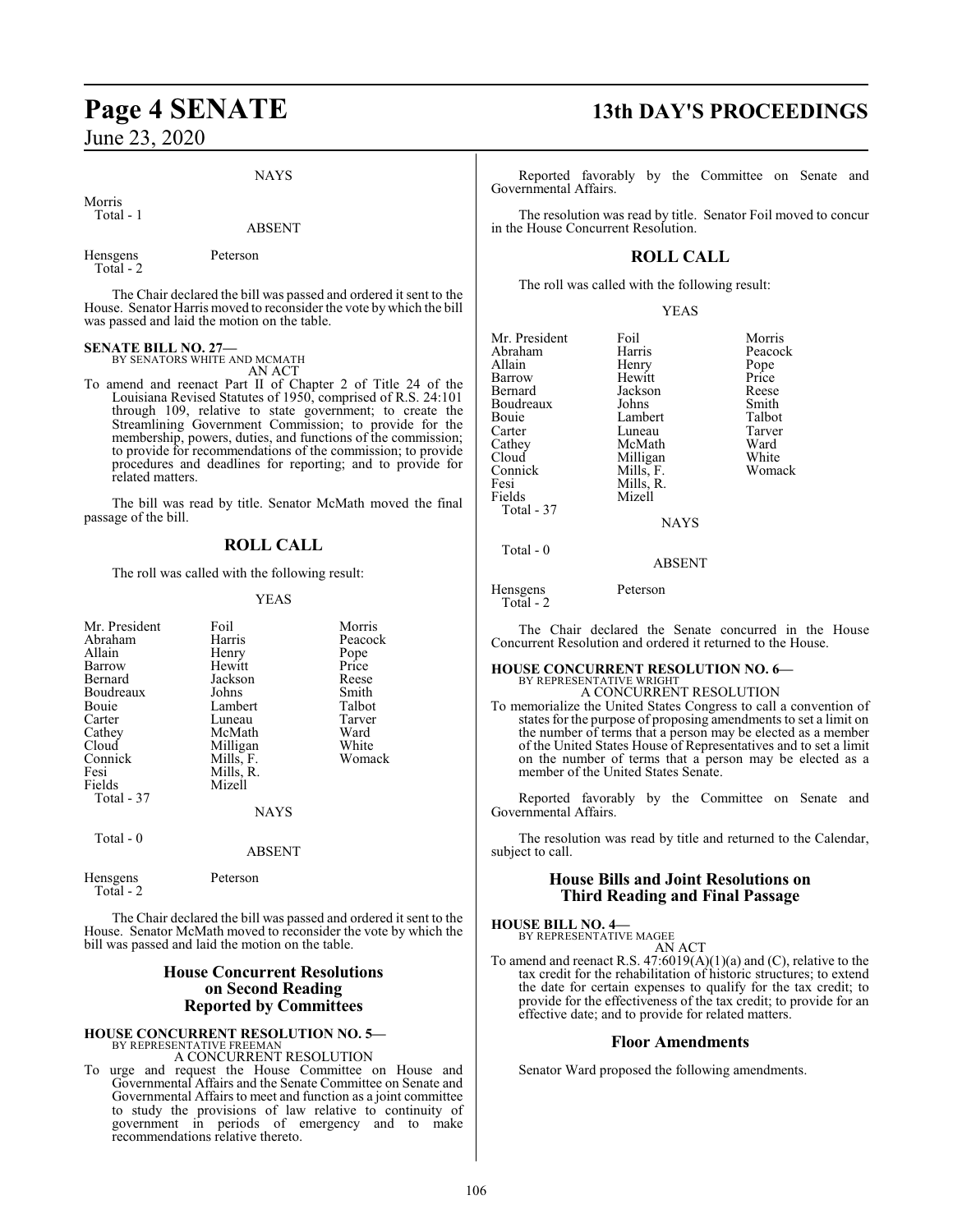## **13th DAY'S PROCEEDINGS Page 5 SENATE**

#### **SENATE FLOOR AMENDMENTS**

Amendments proposed by Senator Ward to Engrossed House Bill No. 4 by Representative Magee

#### AMENDMENT NO. 1

Delete Amendment Nos. 6 and 9 proposed by the Senate Committee on Revenue and Fiscal Affairs and adopted by the Senate June 19, 2020

#### AMENDMENT NO. 2

In Senate Committee Amendment No. 2 proposed by the Senate Committee on Revenue and Fiscal Affairs and adopted by the Senate on June 19, 2020, on page 1, line 4, delete "to change the rate of the credit;"

#### AMENDMENT NO. 3

In Senate Committee Amendment No. 5 proposed by the Senate Committee on Revenue and Fiscal Affairs and adopted by the Senate on June 19, 2020, on page 1, line 14, change "July 1, 2023" to "<u>January 1, 2026</u>"

#### AMENDMENT NO. 4

In Senate Committee Amendment No. 7 proposed by the Senate Committee on Revenue and Fiscal Affairs and adopted by the Senate on June 19, 2020, on page 1, line 23, change "July 1, 2023" to "January 1, 2026"

#### AMENDMENT NO. 5

In Senate Committee Amendment No. 8 proposed by the Senate Committee on Revenue and Fiscal Affairs and adopted by the Senate on June 19, 2020, on page 1, line 26, change "completed Part I applications" to "any completed Louisiana Historic Rehabilitation Commercial Tax Credit Application Part 2-Proposed Work Description"

#### AMENDMENT NO. 6

In Senate Committee Amendment No. 8 proposed by the Senate Committee on Revenue and Fiscal Affairs and adopted by the Senate on June 19, 2020, on page 1, line 27, change "July 1, 2020" to "January 1, 2021"

#### AMENDMENT NO. 7

In Senate Committee Amendment No. 8 proposed by the Senate Committee on Revenue and Fiscal Affairs and adopted by the Senate on June 19, 2020, on page 1, line 28, change "seventy-five" to "one hundred twenty"

#### AMENDMENT NO. 8

In Senate Committee Amendment No. 8 proposed by the Senate Committee on Revenue and Fiscal Affairs and adopted by the Senate on June 19, 2020, on page 2, line 3, after "(ii)" delete the remainder of the line, delete lines 4 through 8, and insert: "The Department of Culture, Recreation and Tourism, in consultation with the Department of Revenue, shall establish by rule the method of allocating available tax credits including, but not limited to, a reservation of tax credits, a first-come, first-served system, or any other method that the Department ofCulture, Recreation and Tourism determines to be beneficial to the program.

#### AMENDMENT NO. 9

In Senate Committee Amendment No. 8 proposed by the Senate Committee on Revenue and Fiscal Affairs and adopted by the Senate on June 19, 2020, on page 2, line 9, delete "ten or"

#### AMENDMENT NO. 10

In Senate Committee Amendment No. 10 proposed by the Senate Committee on Revenue and Fiscal Affairs and adopted by the Senate on June 19, 2020, on page 2, line 27, change "July 1, 2023" to "January 1, 2026"

On motion of Senator Ward, the amendments were adopted.

# June 23, 2020

#### **Floor Amendments**

Senator Allain proposed the following amendments.

#### **SENATE FLOOR AMENDMENTS**

Amendments proposed by Senator Allain to Engrossed House Bill No. 4 by Representative Magee

#### AMENDMENT NO. 1

In Senate Committee Amendment No. 8 proposed by the Senate Committee on Revenue and Fiscal Affairs and adopted by the Senate on June 19, 2020, on page 2, between lines 8 and 9, insert:

"(iii) The Department of Revenue fiscal year credit claim cap for Louisiana Historic Rehabilitation Commercial Tax Credit Application Part 3 - Request for Project Certification submitted on or after July 1, 2020, shall be as follows:

(aa) For fiscal year 2020-2021, claims against state income and corporation franchise tax allowed on returns for tax credits shall be limited to an aggregate total of seventy-five million dollars. If less than the fiscal year credit claim cap is claimed in a fiscal year, the remaining amount, plus any amounts remaining from previous fiscal years, shall be added to fiscal year credit claim cap of subsequent fiscal years until that amount of tax credits are claimed.

(bb) For fiscal year 2021-2022, claims against state income and corporation franchise tax allowed on returns for tax credits shall be limited to an aggregate total of the greater of eighty-five million dollars or the amount appropriated pursuant to this Subparagraph each fiscal year. If less than the fiscal year credit claim cap is claimed in a fiscal year, the remaining amount, plus any amounts remaining from previous fiscal years, shall be added to fiscal year credit claim cap of subsequent fiscal years until that amount of tax credits are claimed.

(cc) For fiscal year 2022-2023, claims against state income and corporation franchise tax allowed on returns for tax credits shall be limited to an aggregate total of the greater of one hundred million dollars or the amount appropriated pursuant to this Subparagraph each fiscal year. If less than the fiscal year credit claim cap is claimed in a fiscal year, the remaining amount, plus any amounts remaining from previous fiscal years, shall be added to fiscal year credit claim cap of subsequent fiscal years until that amount of tax credits are claimed.

(dd) For fiscal years on and after 2023-2024, there shall be no credit claim cap.

(ee) Claims for tax credits to the Department of Revenue shall be allowed on a first-come, first-served basis. Any taxpayer whose claim for tax credits is disallowed because the fiscal year cap has been reached may use the tax credits against state income or corporation franchise tax due on an original return filed in the next fiscal year, and his claim shall have priority over other claims filed after the date of his original claim.

(ff) If a claim against state income or corporation franchise tax for a tax credit is disallowed because the fiscal year credit claim cap has been reached, the Department of Revenue may provide for an abatement of interest pursuant to R.S. 47:1601 and a waiver of delinquent payment penalties pursuant to R.S. 47:1603.

On motion of Senator Allain, the amendments were adopted.

The bill was read by title. Senator Ward moved the final passage of the amended bill.

#### **ROLL CALL**

The roll was called with the following result:

#### YEAS

| Mr. President | Fields | Mills, R. |
|---------------|--------|-----------|
| Abraham       | Foil   | Mizell    |
| Allain        | Harris | Peacock   |
| Barrow        | Henry  | Pope      |
| Bernard       | Hewitt | Price     |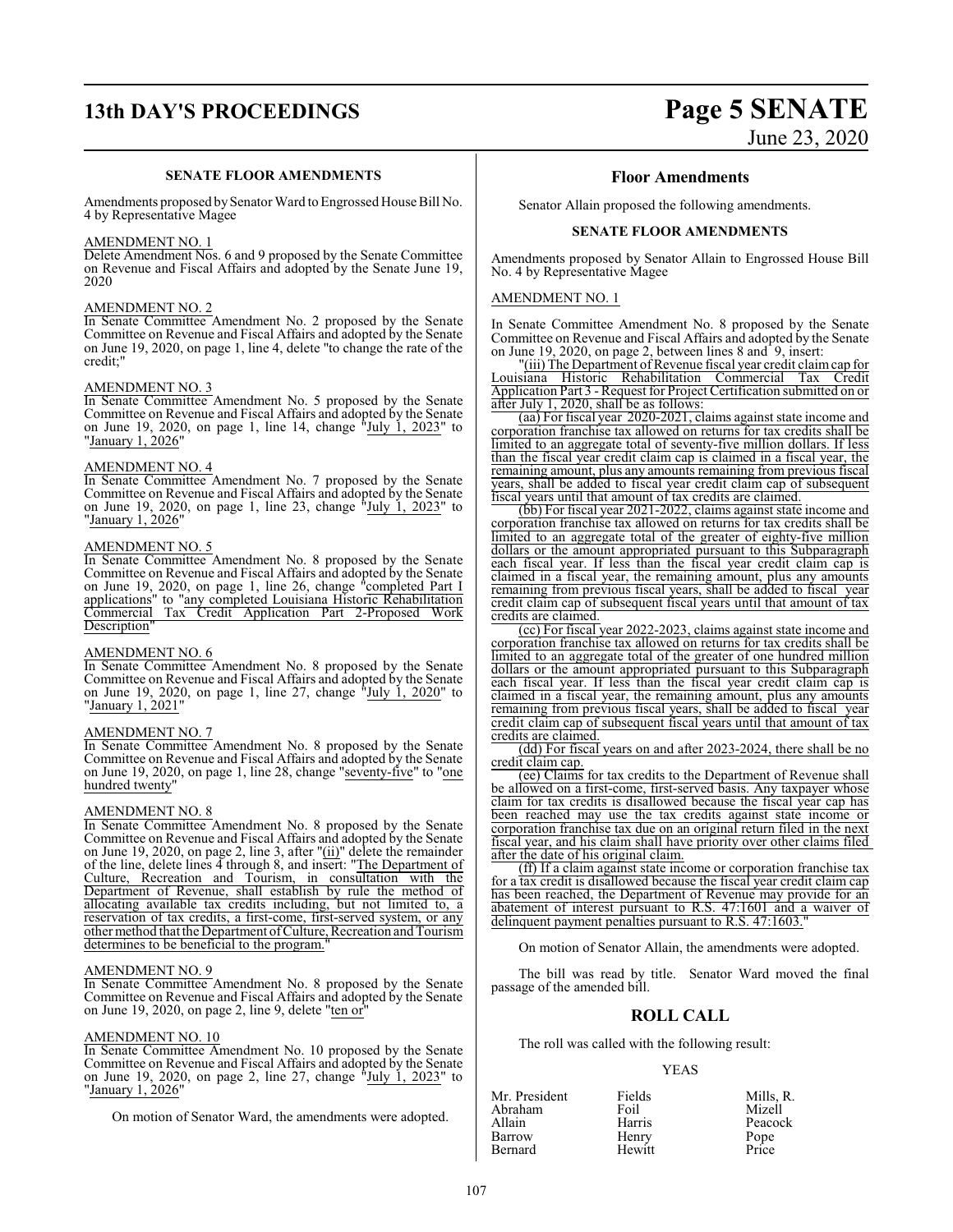| Boudreaux  | Jackson   | Reese  |
|------------|-----------|--------|
| Bouie      | Johns     | Smith  |
| Carter     | Lambert   | Talbot |
| Cathey     | Luneau    | Tarver |
| Cloud      | McMath    | Ward   |
| Connick    | Milligan  | White  |
| Fesi       | Mills, F. | Woma   |
| Total - 36 |           |        |
|            | NAYS      |        |

Morris Total - 1

#### ABSENT

Smith<br>Talbot

Tarver<br>Ward

White Womack

Hensgens Peterson Total - 2

The Chair declared the amended bill was passed and ordered it returned to the House. Senator Ward moved to reconsider the vote by which the bill was passed and laid the motion on the table.

## **HOUSE BILL NO. 11—** BY REPRESENTATIVE STEFANSKI

AN ACT

To amend and reenact R.S.  $47:306(A)(3)(a)$ , relative to the compensation of persons required to collect state sales and use tax; to provide for the amount of compensation persons required to collect state sales and use tax may deduct for the purpose of remitting sales and use taxes; to provide for certain requirements and limitations; and to provide for related matters.

On motion of Senator White the bill was read by title and recommitted to the Committee on Finance.

#### **HOUSE BILL NO. 13—** BY REPRESENTATIVE WRIGHT

AN ACT

To amend and reenact R.S. 51:1787(B)(3)(c) and (K) and to enact R.S. 51:1787(B)(3)(e), relative to the Enterprise Zone incentive; to authorize certain businesses to participate in the Enterprise Zone incentive program; to provide for effectiveness; and to provide for related matters.

On motion of Senator White the bill was read by title and recommitted to the Committee on Finance.

## **HOUSE BILL NO. 19—** BY REPRESENTATIVE PRESSLY

AN ACT

To amend and reenact R.S.  $51:2453(2)(c)(i)$  and to enact R.S.  $51:2453(2)(b)(ix)$ , relative to the Quality Jobs Program; to authorize certain businesses to participate in the Quality Jobs Program; to provide for effectiveness; and to provide for related matters.

On motion of Senator White the bill was read by title and recommitted to the Committee on Finance.

#### **HOUSE BILL NO. 35—**

BY REPRESENTATIVES BISHOP, BEAULLIEU, RISER, STEFANSKI, AND WRIGHT

#### AN ACT

To enact Subpart Q of Part II-A of Chapter 1 of Subtitle I of Title 39 of the Louisiana Revised Statutes of 1950, to be comprised of R.S. 39:100.121, relative to capital outlay funds; to create the Capital Outlay Savings Fund; to provide for the transfer and deposit of certain monies into the fund; to provide for uses of the fund; to provide for an effective date; and to provide for related matters.

#### **Floor Amendments**

Senator Allain proposed the following amendments.

## **Page 6 SENATE 13th DAY'S PROCEEDINGS**

#### **SENATE FLOOR AMENDMENTS**

Amendments proposed by Senator Allain to Reengrossed House Bill No. 35 by Representative Bishop

#### AMENDMENT NO. 1

On page 1, line 18, change "fifty-four" to "forty-three"

On motion of Senator Allain, the amendments were adopted.

The amended bill was read by title and returned to the Calendar, subject to call.

#### **HOUSE BILL NO. 37—** BY REPRESENTATIVE HARRIS

AN ACT

To enact R.S. 47:1602.2, relative to the Department of Revenue; to require the secretary of the Department of Revenue to waive certain penalties and interest; to provide for limitations; to provide for applicability; to provide for an effective date; and to provide for related matters.

#### **Floor Amendments**

Senator Carter proposed the following amendments.

#### **SENATE FLOOR AMENDMENTS**

Amendments proposed by Senator Carter to Reengrossed House Bill No. 37 by Representative Harris

#### AMENDMENT NO. 1

In Senate Committee Amendment No. 1 proposed by the Senate Committee on Revenue and Fiscal Affairs and adopted by the Senate on June 22, 2020, on page 1, line 4, after "2020" insert ", with an original due date between March 11, 2020 and July 15, 2020"

#### AMENDMENT NO. 2

In Senate Committee Amendment No. 3 proposed by the Senate Committee on Revenue and Fiscal Affairs and adopted by the Senate on June 22, 2020, on page 1, line 9, after "2020" insert "and on or before July 15, 2020"

#### AMENDMENT NO. 3

In Senate Committee Amendment No. 5 proposed by the Senate Committee on Revenue and Fiscal Affairs and adopted by the Senate on June 22, 2020, on page 1, line 17, change "2021" to "2020"

On motion of Senator Carter, the amendments were adopted.

The bill was read by title. Senator Luneau moved the final passage of the amended bill.

#### **ROLL CALL**

The roll was called with the following result:

#### YEAS

| Mr. President | Fields    | Mills, R. |
|---------------|-----------|-----------|
| Abraham       | Foil      | Mizell    |
| Allain        | Harris    | Morris    |
| Barrow        | Henry     | Peacock   |
| Bernard       | Hewitt    | Pope      |
| Boudreaux     | Jackson   | Price     |
| Bouie         | Johns     | Reese     |
| Carter        | Lambert   | Smith     |
| Cathey        | Luneau    | Talbot    |
| Cloud         | McMath    | Ward      |
| Connick       | Milligan  | White     |
| Fesi          | Mills, F. | Womack    |
| Total - 36    |           |           |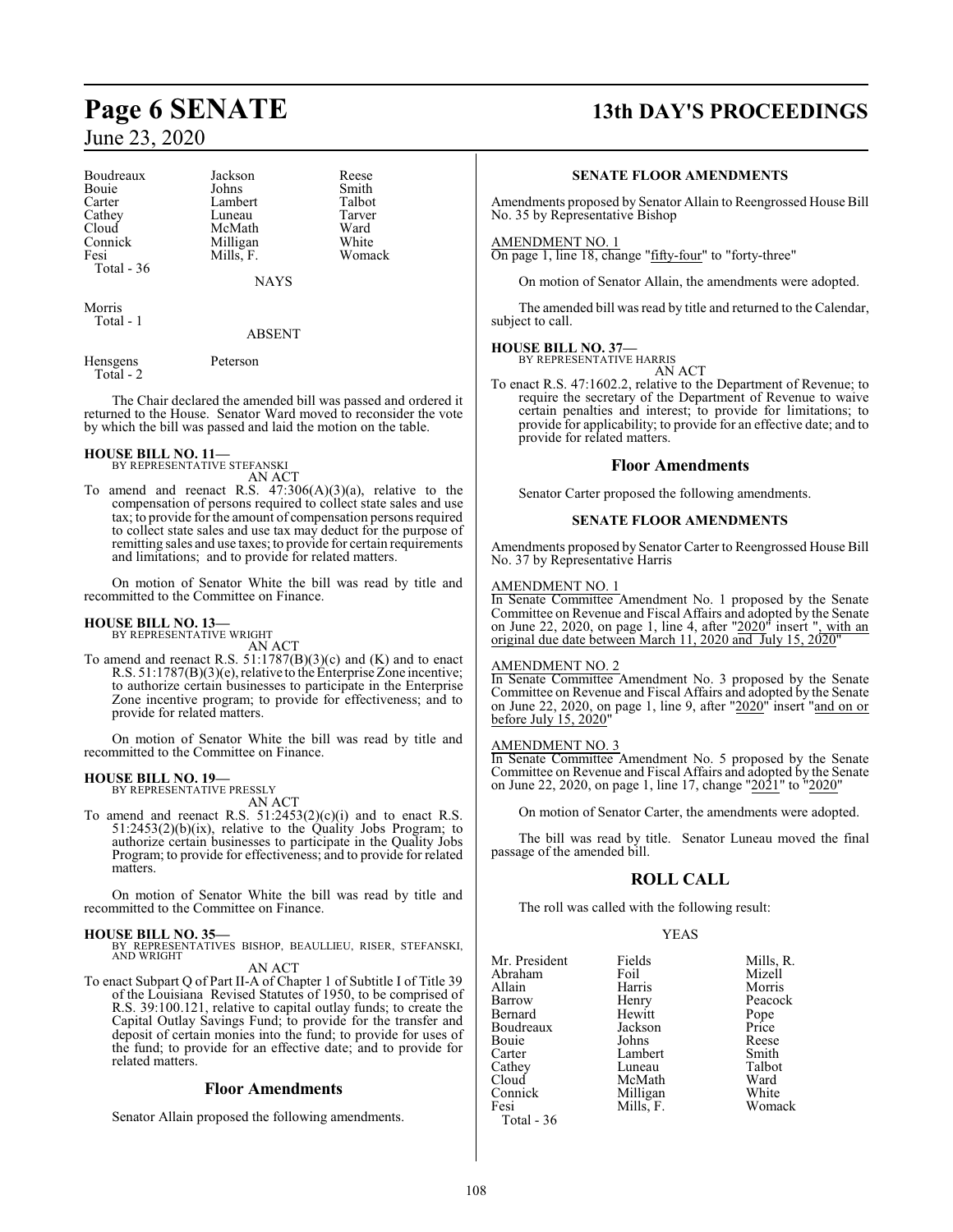# **13th DAY'S PROCEEDINGS Page 7 SENATE**

Total - 0

ABSENT

| Hensgens |  |
|----------|--|
| Total -  |  |

Peterson Tarver

The Chair declared the amended bill was passed and ordered it returned to the House. Senator Luneau moved to reconsider the vote by which the bill was passed and laid the motion on the table.

## **HOUSE BILL NO. 64—** BY REPRESENTATIVE STEFANSKI

- AN ACT
- To amend and reenact R.S. 27:302(8) and (9) and to enact R.S. 27:302(10) and 316, relative to taxation of fantasy sports contests; to levy a state tax on certain fantasy sports contests; to provide for the disposition of the avails of certain taxes; to provide for definitions; to provide for certain requirements and limitations; and to provide for related matters.

The bill was read by title. Senator Talbot moved the final passage of the bill.

### **ROLL CALL**

The roll was called with the following result:

#### YEAS

| Mr. President | Fields      | Mills, R. |
|---------------|-------------|-----------|
| Abraham       | Foil        | Mizell    |
|               |             |           |
| Allain        | Harris      | Morris    |
| Barrow        | Henry       | Peacock   |
| Bernard       | Hewitt      | Pope      |
| Boudreaux     | Jackson     | Price     |
| Bouie         | Johns       | Reese     |
| Carter        | Lambert     | Smith     |
| Cathey        | Luneau      | Talbot    |
| Cloud         | McMath      | Ward      |
| Connick       | Milligan    | White     |
| Fesi          | Mills, F.   | Womack    |
| Total $-36$   |             |           |
|               | <b>NAYS</b> |           |
| Total - 0     |             |           |

ABSENT

| Hensgens<br>Total - 3 | Peterson | Tarver |
|-----------------------|----------|--------|
|                       |          |        |

The Chair declared the bill was passed and ordered it returned to the House. Senator Talbot moved to reconsider the vote by which the bill was passed and laid the motion on the table.

#### **Rules Suspended**

Senator Bouie asked for and obtained a suspension of the rules to revert to the Morning Hour.

#### **Introduction of Senate Resolutions**

#### **SENATE RESOLUTION NO. 26—**

BY SENATOR JACKSON A RESOLUTION

To urge and request the commissioner of the Department of Insurance to report to the legislature how any savings attributable to certain tort reform legislation will be measured and tracked.

The resolution was read by title and placed on the Calendar for a second reading.

# June 23, 2020

#### **Introduction of Senate Concurrent Resolutions**

Senator Reese asked for and obtained a suspension of the rules to read Senate Concurrent Resolutions a first and second time.

#### **SENATE CONCURRENT RESOLUTION NO. 25—** BY SENATOR REESE

A CONCURRENT RESOLUTION

To urge and request the division of administration to review the eligibility of Louisiana district attorneys to receive reimbursement under the "public safety" presumption of the CARES Act.

The resolution was read by title and referred by the President to the Committee on Finance.

#### **SENATE CONCURRENT RESOLUTION NO. 26—** BY SENATOR TALBOT

A CONCURRENT RESOLUTION

To suspend until sixty days after final adjournment of the 2021 Regular Session of the Legislature of Louisiana the provisions of R.S. 22:526(A) relative to on-site audits of title insurance producers by title insurers.

The resolution was read by title and referred by the President to the Committee on Insurance.

#### **Message from the House**

#### **ASKING CONCURRENCE IN HOUSE BILLS AND JOINT RESOLUTIONS**

June 23, 2020

To the Honorable President and Members of the Senate:

I am directed to inform your honorable body that the House of Representatives has finally passed and asks your concurrence in the following House Bills and Joint Resolutions:

HB No. 41

Respectfully submitted, MICHELLE D. FONTENOT Clerk of the House of Representatives

#### **House Bills and Joint Resolutions on First Reading**

**HOUSE BILL NO. 41—** BY REPRESENTATIVE IVEY

A JOINT RESOLUTION

Proposing to amend Article VII, Section 21(F) of the Constitution of Louisiana and to add Article VII, Section 21(O) of the Constitution of Louisiana, relative to ad valorem property tax exemptions; to establish exemptions for certain property; to establish exemptions for certain capital investment projects; to provide for the terms of exemptions; to provide for the amount of the exemptions; to provide authorization for approval of the exemptions; to provide for the administration of the exemptions; to provide for review by the Board of Commerce and Industry; to provide for approval from political subdivisions; to provide for gubernatorial approval; to establish an exemption for certain non-residential property subject to a cooperative endeavor agreement requiring payments in lieu of taxes; to provide for certain requirements and limitations; to provide for submission of the proposed amendment to the electors; and to provide for related matters.

The bill was read by title and placed on the Calendar for a second reading.